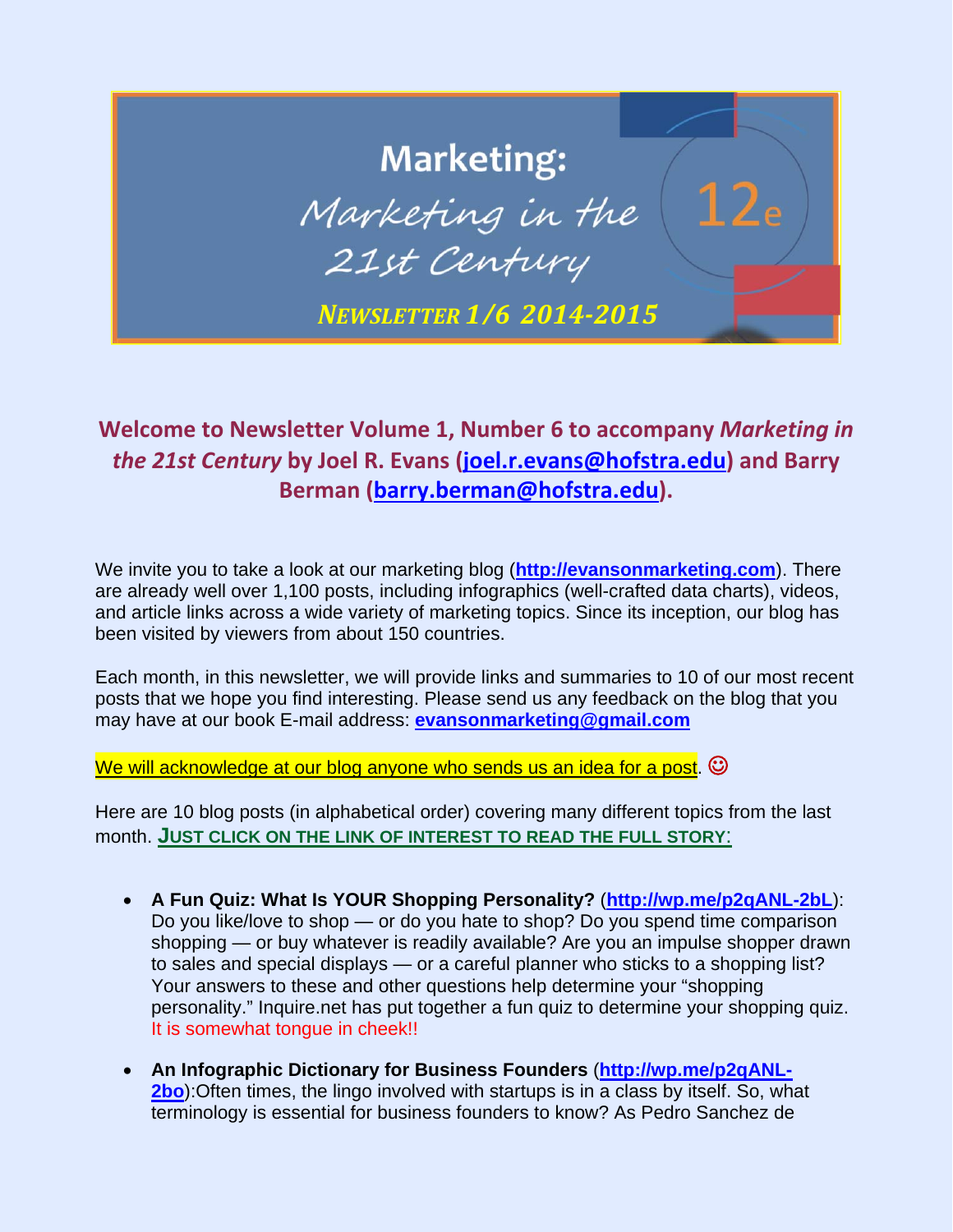Lozada writes for Udemy, an online educational firm: "Silicon Valley not only has its share of startups and founders. It has its own lucrative lingo. Outsiders need time to adjust to such new-found words. Though we see this same lingo popping up in places like New York, Boston, Portland and LA, the Valley is home to some of the most outrageously butchered start-up buzzwords. If you are just visiting, here for a long-term stay, or moving all together, I suggest you become familiar with how the left coasters chat. You may need to know this at your next pitch. Oh, and more importantly, don't take these definitions too seriously."

- **How Should Companies Respond to Tweets on Twitter?** (**http://wp.me/p2qANL-2bB**) With the growing popularity of Twitter as a business communications platform, companies have various decisions to make — including these: Does every tweet mentioning the firm's name require a response? How should firms respond to positive tweets? To negative tweets? How fast should a firm post its response to a tweet? LeadSift recently conducted an important research project on these topics: "Is it better to answer an irate customer on Twitter, or take the conversation to E-mail? Should you include happy faces in your tweets, or keep them professional? There is no end to the questions that businesses have when developing their Twitter engagement strategy, so we decided to help. LeadSift examined over 10,000 randomly selected interactions from brands and small and medium-sized businesses on the LeadSift platform to see what works, and what doesn't, when engaging with customers. Take a look at the following infographic for 10 research-backed ways to improve your Twitter customer engagement."
- **How to Generate Better Product Ideas** (**http://wp.me/p2qANL-2aV**): New, actionable ideas are the long-term lifeblood of both large and small firms. It is rare that a business can survive over time with just the products being marketing today. Many companies recognize that idea generation and assessment are aided by following a series of steps. Others are totally haphazard in their approach and hope to eventually have a "eureka" moment. As Laura Montini, reports for *Inc.*: "When it comes to great ideas**,** intuition is 'more powerful than intellect.' That's according to the late Steve Jobs. Many experts would agree that truly transformative ideas rarely come from one individual with a high IQ. Instead, these researchers, executives, and entrepreneurs believe that innovation is largely the result of freewheeling collaboration — with just a few guidelines. Bluescape, creator of collaboration software and hardware, organized a few of these experts' insights into four main steps. Take a look at the infographic below for tips on creating an effective idea strategy."
- **It's Not Just About Happy Customers; Angry Customers Matter Too** (**http://wp.me/p2qANL-2cg**): All companies — both large and small ones — treasure and understand the value of their happiest customers. The number and loyalty of these customers is often the difference between the companies' success and failure. But, how should we deal with our angry customers? As a general rule, we should not give up on them until we understand their feelings and try to turn those negative feelings around. Consider these observations from Vision Critical, which provides a cloud-based customer intelligence platform that allows companies to build engaged, secure communities of customers: "The value of your happiest customers is well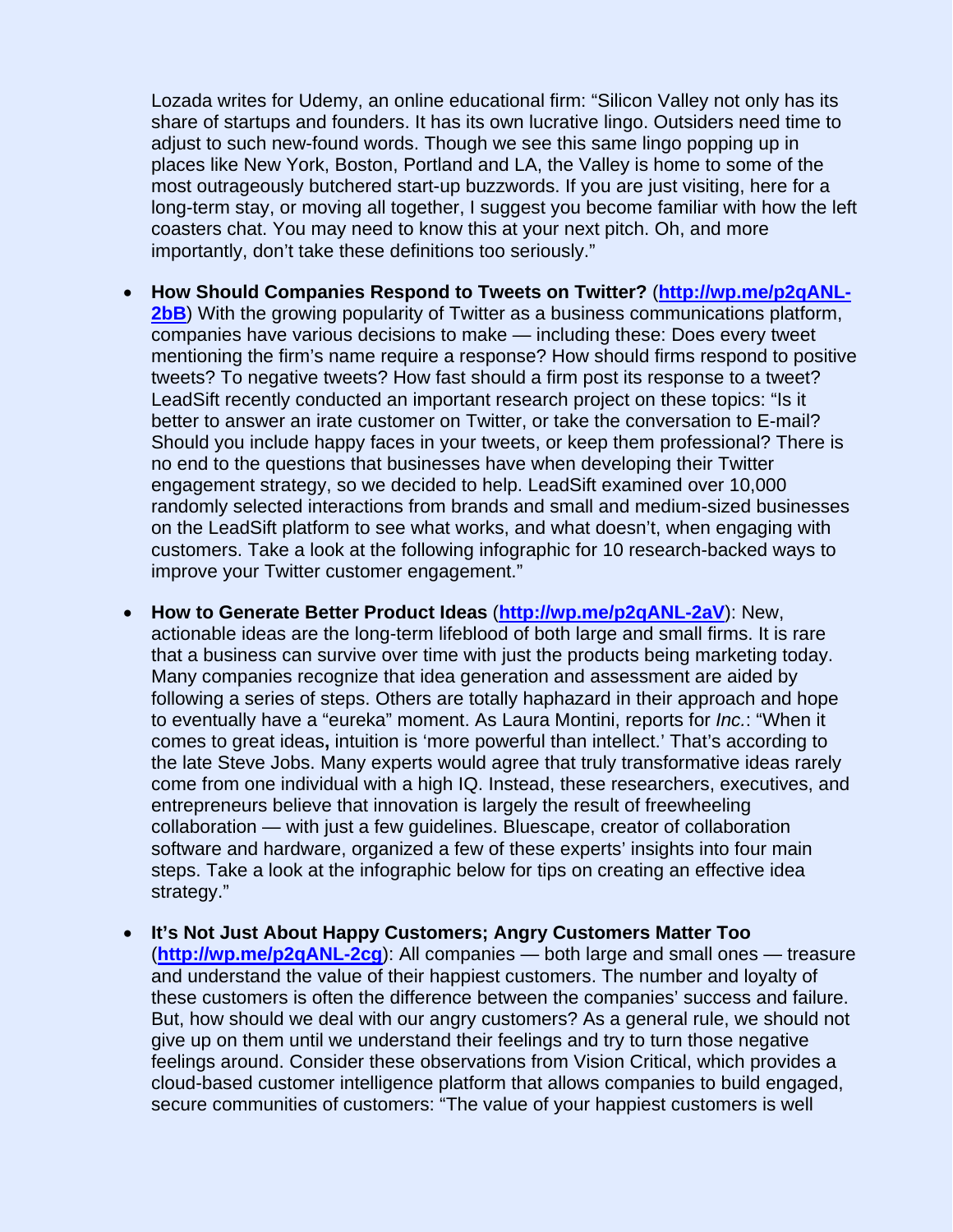understood, but the influence and potential of angry customers should not be underestimated."

- **Measuring Public Relations Effectiveness** (**http://wp.me/p2qANL-2c5**): How effective are a company's public relations efforts? The answer to this question has become even more complex in this era of online viral marketing and word of mouth. It's not enough to just count and analyze mentions, etc., as we did the even in the most recent past. According to Onboardly: "PR is still a mystery to many. Press releases. How some make it onto TechCrunch and others with equally great products or stories remain unknown. Say the words 'PR Metrics' and you'll get an even more quizzical face in response. Some question the value of PR for their business and well. PR metrics are what demonstrate the need and the effectiveness for tactics such as earned media, influencer relations, content marketing, and good oldfashioned press mentions. We're firm believers in the power of PR to make big things happen – no matter how small the company or the size of the budget. We've developed this infographic as a way to explain a bit behind what PR is as well as what it can do."
- **Mobile Internet Is Booming** (**http://wp.me/p2qANL-2cW**): In a very short time, mobile advertising has really taken off. And it promises to keep on booming. Thus, marketers must act accordingly.  $\odot$  According to new research by eMarketer: "The global mobile advertising market will hit two significant milestones in 2016, according to new figures from eMarketer, surpassing \$100 billion in spending and accounting for more than 50% of all digital ad expenditure for the first time. The \$101.37 billion to be spent on ads served to mobile phones and tablets worldwide next year represents a nearly 430% increase from 2013."
- **Resume Tips You Can Use** (**http://wp.me/p2qANL-2cx**): In this post, let us discuss six very essential aspects of resume design – and provide various tips accordingly: What is the purpose of a resume? Should there be an opening summary at the top of the resume? How should you decide what content to include on the resume? How long should your resume be? Is it OK to use one version of a resume for all possible jobs? Does the "look" of the resume matter? [As Branch Rickey, the Brooklyn Dodgers general manager who signed Jackie Robinson to be the first African-American to play Major League Baseball, once said: "Luck is the residue of hard work and design."]
- **The State of Wearable Technology** (**http://wp.me/p2qANL-2bQ**): To date, the current popularity of wearable technology seems to be more of a company and media public relations campaign than based on actual sales revenues. In many cases, firms have not met their sales goals for the latest in wearable technology; and consumer interest is far less than expected. This is in some part due to consumers questioning whether they really need wearable technology when they have the most-advanced smartphones which are capable of doing so much. Although some firms have succeeded with their wearable technology, Google has virtually withdrawn Google Glass from the marketplace. So, it will be interesting to see how Apple fares when it introduces its high-tech watch.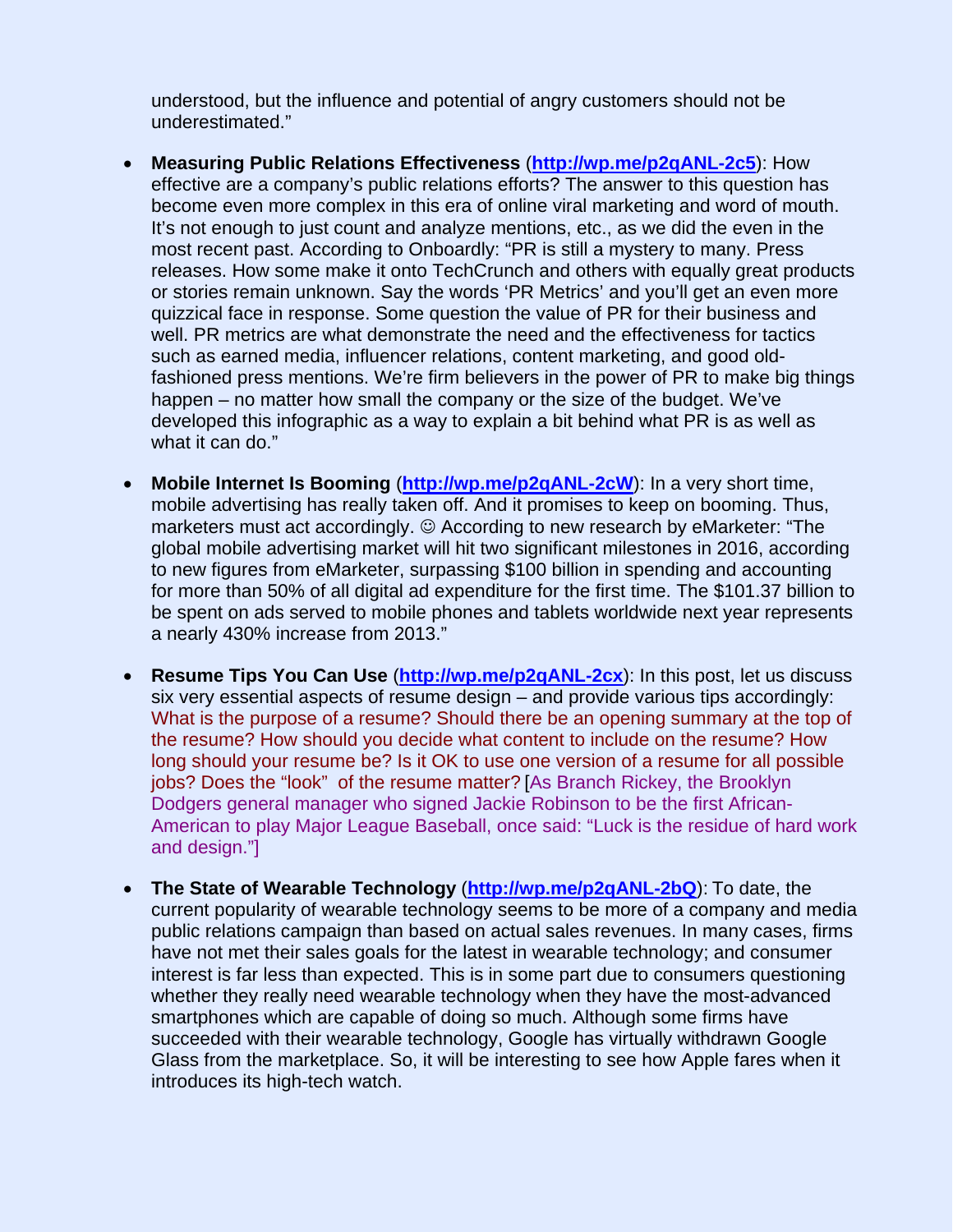**The World's Most Ethical Companies According to the Ethisphere Institute** (**http://wp.me/p2qANL-2bW**): There are various reports about the most ethical firms in the world. One of the most comprehensive such reports is compiled by the Ethisphere® Institute: "The World's Most Ethical Companies® designation recognizes companies that truly go beyond making statements about doing business "ethically" and translate those words into action. Honorees not only promote ethical business standards and practices internally, they exceed legal compliance minimums and shape future industry standards by introducing best practices today. In 2015, 132 honorees were named spanning 21 countries and five continents and representing over 50 industries. In its ninth year, the list includes 15 nine-time honorees and 11 first-time honorees."

Regards!

**Joel R. Evans** 

**Barry Berman**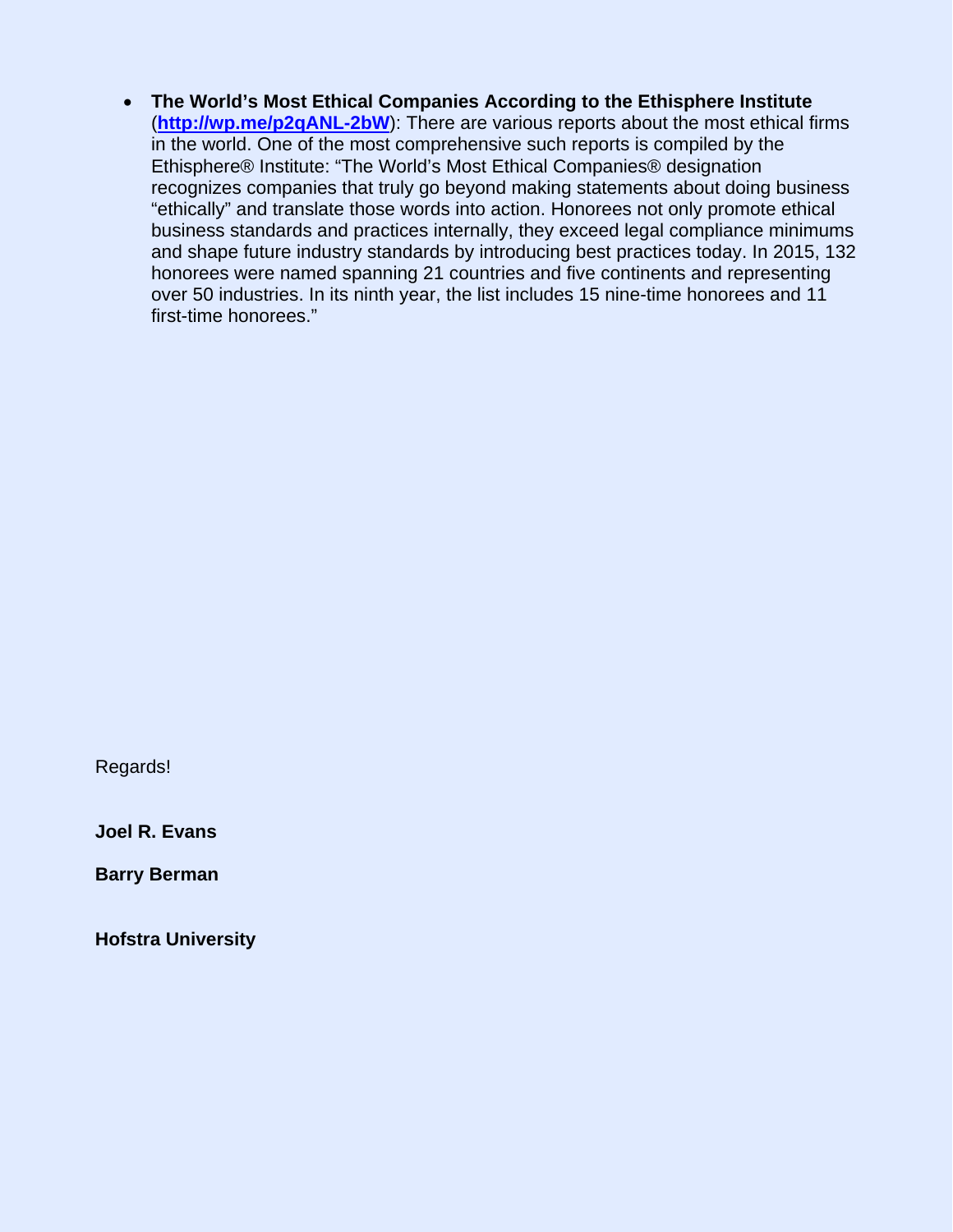# **Marketing:** Marketing in the 21st Century *NEWSLETTER 1/5 2014‐2015*

### **Welcome to Newsletter Volume 1, Number 5 to accompany** *Marketing in the 21st Century* **by Joel R. Evans (joel.r.evans@hofstra.edu) and Barry Berman (barry.berman@hofstra.edu).**

We invite you to take a look at our marketing blog (**http://evansonmarketing.com**). There are already 1,100 posts, including infographics (well-crafted data charts), videos, and article links across a wide variety of marketing topics. Since its inception, our blog has been visited by viewers from about 150 countries.

Each month, in this newsletter, we will provide links and summaries to 10 of our most recent posts that we hope you find interesting. Please send us any feedback on the blog that you may have at our book E-mail address: **evansonmarketing@gmail.com**

We will acknowledge at our blog anyone who sends us an idea for a post.  $\odot$ 

- **Does Rebranding Always Work?** (**http://wp.me/p2qANL-29B**): Many times, companies tinker with their logos, their slogans, and other branded materials. They want to "freshen" things up. Four recent rebrandings (Gap, Starbucks, Vodafone, and AirBnB) are the subject of a recent analysis by Erik Devaney for HubSpot: "From establishing goals, to iterating on designs, to actually implementing your branding changes on your Web site and across all of your marketing channels, it's a lot of work."
- **Do People Still Look at Banner Ads? A Humorous View** (**http://wp.me/p2qANL-29h**): Each year, marketer spend millions of dollars on banner ads. With that in mind, a good question is: Do people actually look at these ads? Recently, Canadian-based Prestige Marketing prepared a brief tongue-in-cheek infographic addressing the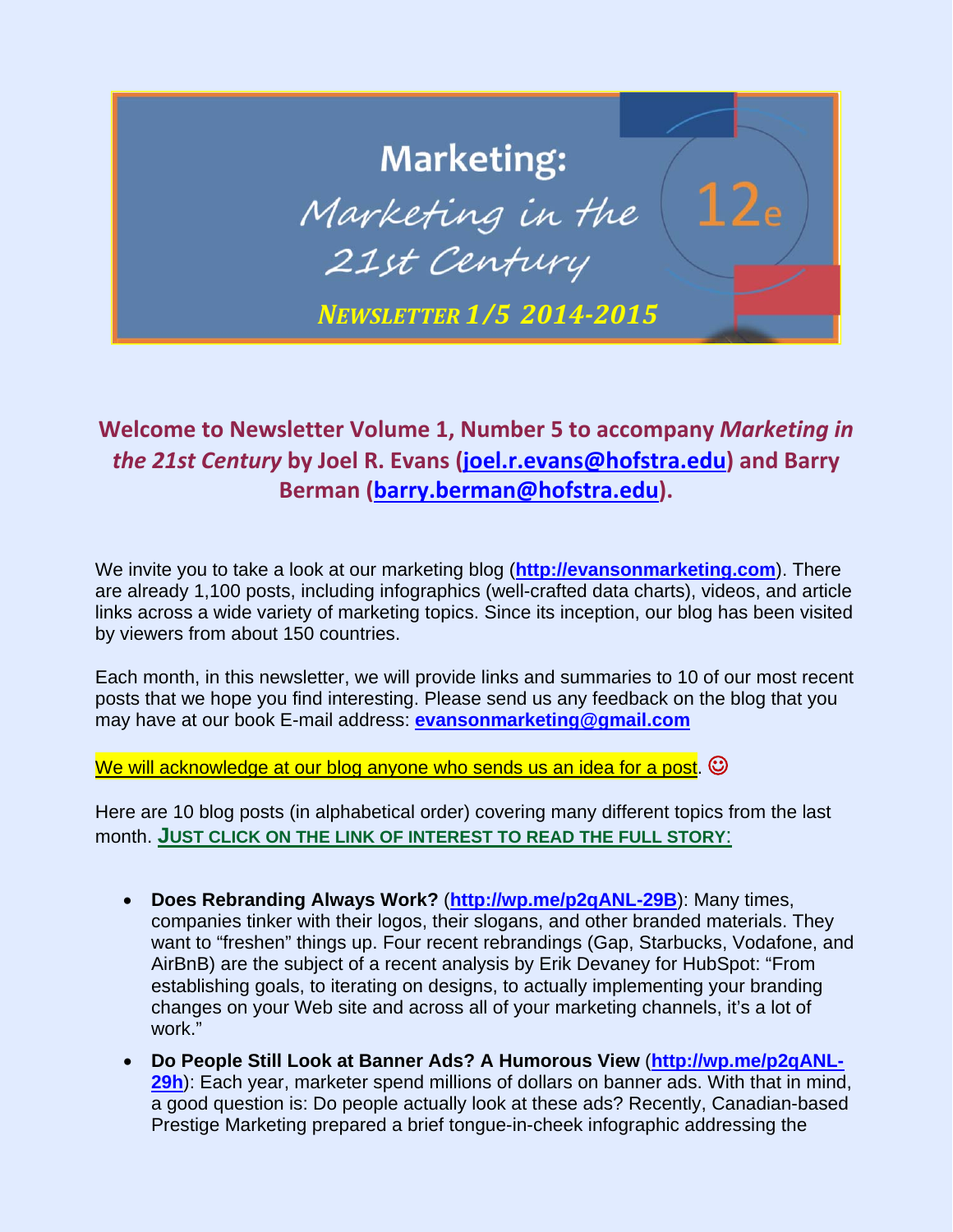above question: "They are made to be eye catching and impressive so that they create an urge in the visitors to click into their business. But, their mass production and misuse has caused viewers to be skeptical and unresponsive to them. Do people still fall for this attractive ad?"

- **Fraud and Brand Safety Are Key to Ad Buyers** (**http://wp.me/p2qANL-29p**): According to eMarketer: "From the looks of it, ad fraud, viewability, and brand safety may turn out to be big digital ad buzz phrases this year. In a November 2014 study by Integral Ad Science, these emerged as the three most important aspects of media quality among US digital media buyers. One-third of respondents in this group ranked ad fraud as No. 1, while brand safety accounted for 26% of responses and viewability over one-fifth."
- **Marketers Need to Know: Is This End of the Facebook Free-For-All for Brands?** (**http://wp.me/p2qANL-293**): Facebook now derives several billions a year from its advertising fees to companies. But the rules keep changing. Are you prepared for what's next? According to Dayna Rothman, writing for Marketo: "Ah Facebook, you never know what's coming next! Facebook continues to change their newsfeed algorithm, making it increasingly difficult for brands to reach their fans through organic posts, forcing marketers to rethink their approach to social media. With many of the new Facebook updates and focus on user privacy and preference, organic reach continues to fall short. If you are a large brand only 2-8% of fans actually see your posts and only .073% of brands' fans actually interact with these posts! Facebook says that these changes are in the interest of keeping users happy, but at the same time, Facebook's ad revenue continues to climb — are paid ads a marketer's only hope?"
- **New Adidas App for "Sneakerheads"** (**http://wp.me/p2qANL-29l**): There are millions and millions of apps out there  $-$  some better than others.  $\odot$  One clever new app is from Adidas, called Confirmed. As described by Kyle Stock for Bloomberg: ""Here's how it works: Consumers who download the app, register with personal details, and allow push notifications from Adidas will get offers to reserve limitededition shoes and apparel as they become available. Those who respond first are given the right to buy the products at a certain time and place, both in Adidas-owned stores and other retailers."
- **Pay More Attention to Loyal Customers!** (**http://wp.me/p2qANL-28K**): Too many firms concentrate on how to woo new customers and, thus, they do not pay enough attention to what they can do to gain the loyalty and increased patronage of their repeat customers. For example, when was the last time that YOU ran a special sale just for current customers, communicated with your current customers via a phone call or direct mail piece, encouraged current customers to recommend new ones by giving the former a gift for doing so, sent birthday, anniversary, or holiday cards to current customers, offered extended shopping hours just for current customers, etc.? Unless you are actively engaged in all or most of these activities, you can do a better job in this area.
- **Social Marketing Tips** (**http://wp.me/p2qANL-28X**): It's always a challenge to make our social media presence as effective as possible. We can ALWAYS improve! As Tailwind, a social media firm, puts it: "With the New Year come the New Year's Resolutions. Maybe yours is going to the gym, learning a new language or even just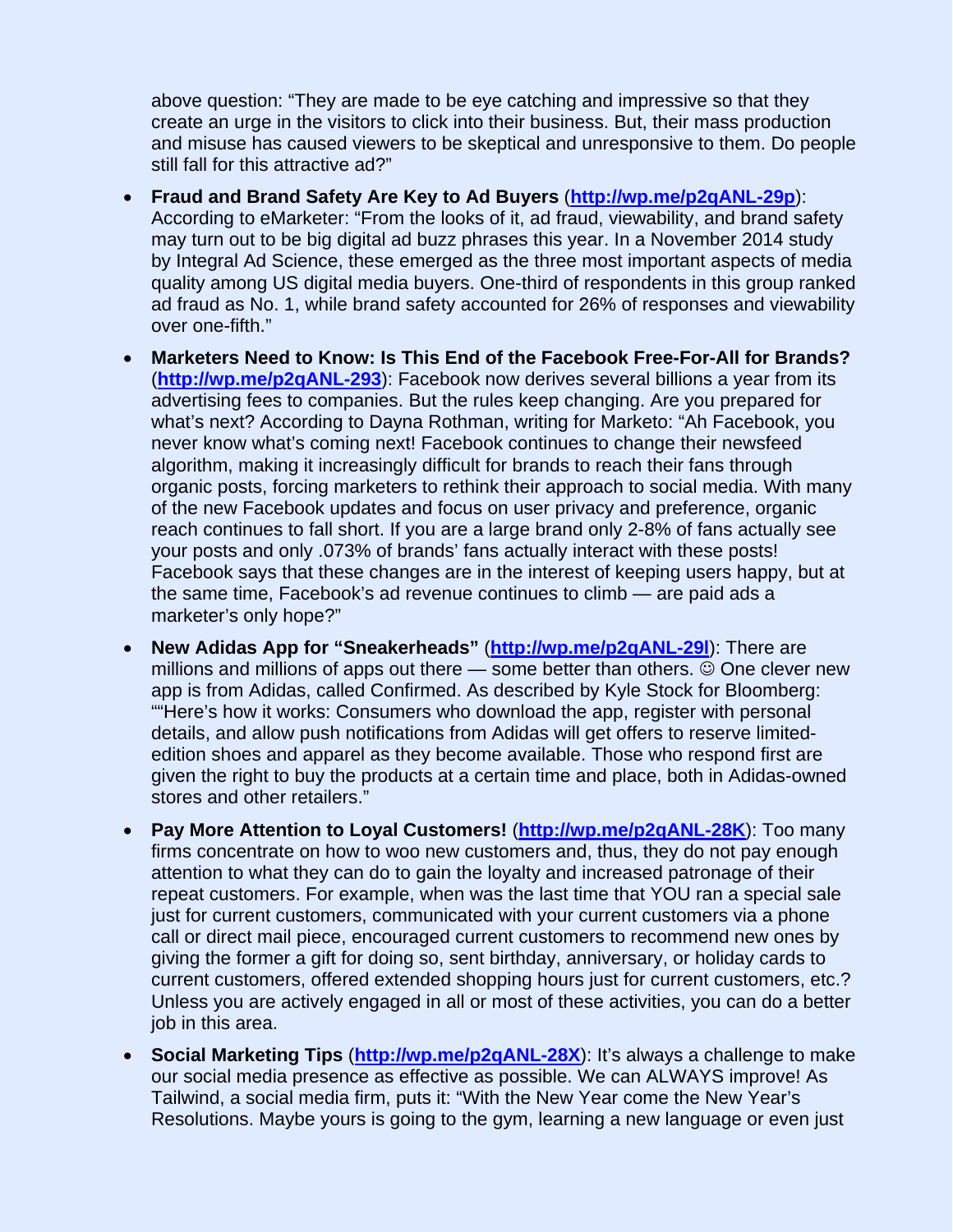relaxing more. Whatever your personal resolutions might be, there's also a good chance that your social media accounts could use a new start in the New Year, too. That's why we put together this list of 10 social media resolutions to keep your brand on track."

#### **The Weak State of Consumer Confidence in Latin America**

(**http://wp.me/p2qANL-29d**): With all of the media attention on Europe and Asia, there is not enough emphasize on what's going on in Latin America — a continent with nearly 500 million people. So, consider this, from Nielsen: "Mirroring consumer confidence declines seen around the world, sentiment in the Latin America region decreased three index points to a score of 88 in the fourth quarter [of 2014], as scores fell in five of the seven countries measured. Peru was the only country in the region where confidence improved and remained above the 100-score optimism baseline, rising four points to 101. Peru's latest reading outperformed Brazil's score, which dropped six points to 95, for the first time since 2011. Similarly, Mexico (85) decreased three points, Colombia (94) and Chile (81) decreased four points each, and Argentina (67) dropped one point. Venezuela's score (70) was flat from the previous quarter."

- **Understanding "Proximity Marketing"** (**http://wp.me/p2qANL-291**):Here's another hot new term for our growing marketing toolbox: proximity marketing. Do YOU know what this is and why we should grasp this concept? As Marketing Tech Blog explains it: "Proximity marketing is any system that utilizes location technologies to directly communicate with customers via their portable devices. Uses of proximity marketing include distribution of media at concerts, information, gaming and social applications, retail check-ins, payment gateways, and local advertising. Proximity marketing isn't one single technology, it can actually be implemented utilizing a number of different methods. And it's not limited to smartphone usage. Modern laptops that are GPS enabled can also be targeted through some proximity technologies."
- **What Job Skills Will Be Most Important in 2020?** (**http://wp.me/p2qANL-297**): As we plan our future career moves, it is essential to be aware of trends in the job marketplace. For example, what skills should we expect employers to desire in the year 2020? Consider these observations from YouTern: "Drivers of change are all around us. A globally connected world, the ability to scale a brand based on a social media post, cross cultural conversations, and a new reliance on digital communication all mean we need to evolve past our industrial age educations and mindsets about work. *Welcome to the Social Age.*"

Regards!

**Joel R. Evans** 

**Barry Berman**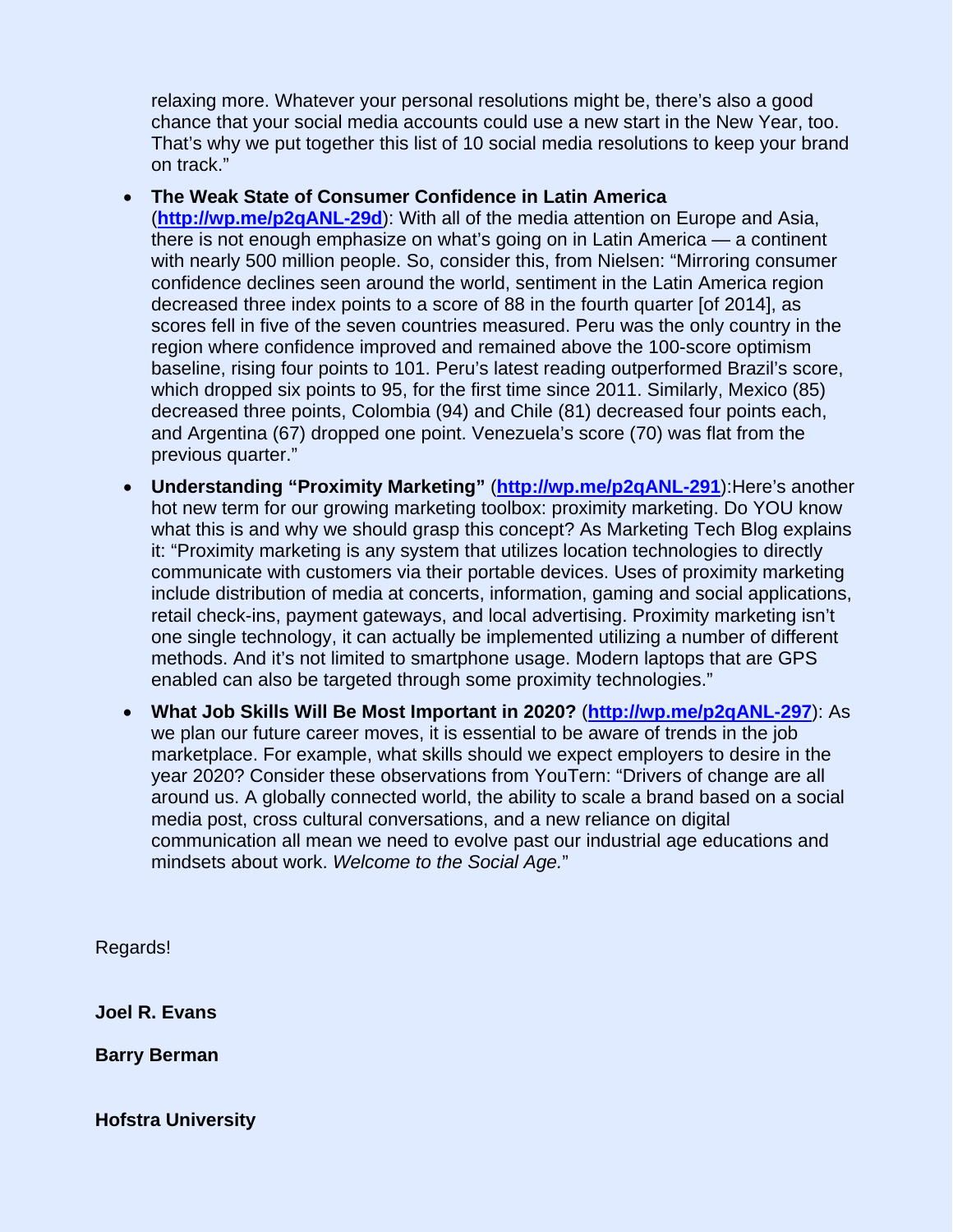## **Marketing:** Marketing in the 21st Century *NEWSLETTER 1/4 2014‐2015*

### **Welcome to Newsletter Volume 1, Number 4 to accompany** *Marketing in the 21st Century* **by Joel R. Evans (joel.r.evans@hofstra.edu) and Barry Berman (barry.berman@hofstra.edu).**

We invite you to take a look at our marketing blog (**http://evansonmarketing.com**). There are already 1,100 posts, including infographics (well-crafted data charts), videos, and article links across a wide variety of marketing topics. Since its inception, our blog has been visited by viewers from about 150 countries.

Each month, in this newsletter, we will provide links and summaries to 10 of our most recent posts that we hope you find interesting. Please send us any feedback on the blog that you may have at our book E-mail address: **evansonmarketing@gmail.com**

We will acknowledge at our blog anyone who sends us an idea for a post.  $\odot$ 

Here are 10 blog posts (in alphabetical order) covering many different topics from the last month. **JUST CLICK ON THE LINK OF INTEREST TO READ THE FULL STORY**:

 **Are Firms Now Smarter About the Customers to Target with Discount Offers?** (**http://wp.me/p2qANL-27m**) We know many shoppers regularly look for discounts, and won't make discretionary purchases without them. But, there are also shoppers who often buy without looking for a sale. Through their access to big data, a growing number of firms are learning to better target their discounts. As Shelly Banjo reports for the *Wall Street Journal***:** "There's a growing gap in retailing between those who get discounts and those who don't. Retailers such as Stage Stores Inc., which runs 880 department stores, including the Bealls and Goody's chains, are starting to pare back the promotions by showing them only to customers who respond to price reductions. At the other end of the spectrum, Stage Stores has shoppers who are more interested in nabbing the newest styles in shoes and handbags than in sniffing out bargains. Stage Stores rarely advertises clearance sales to them."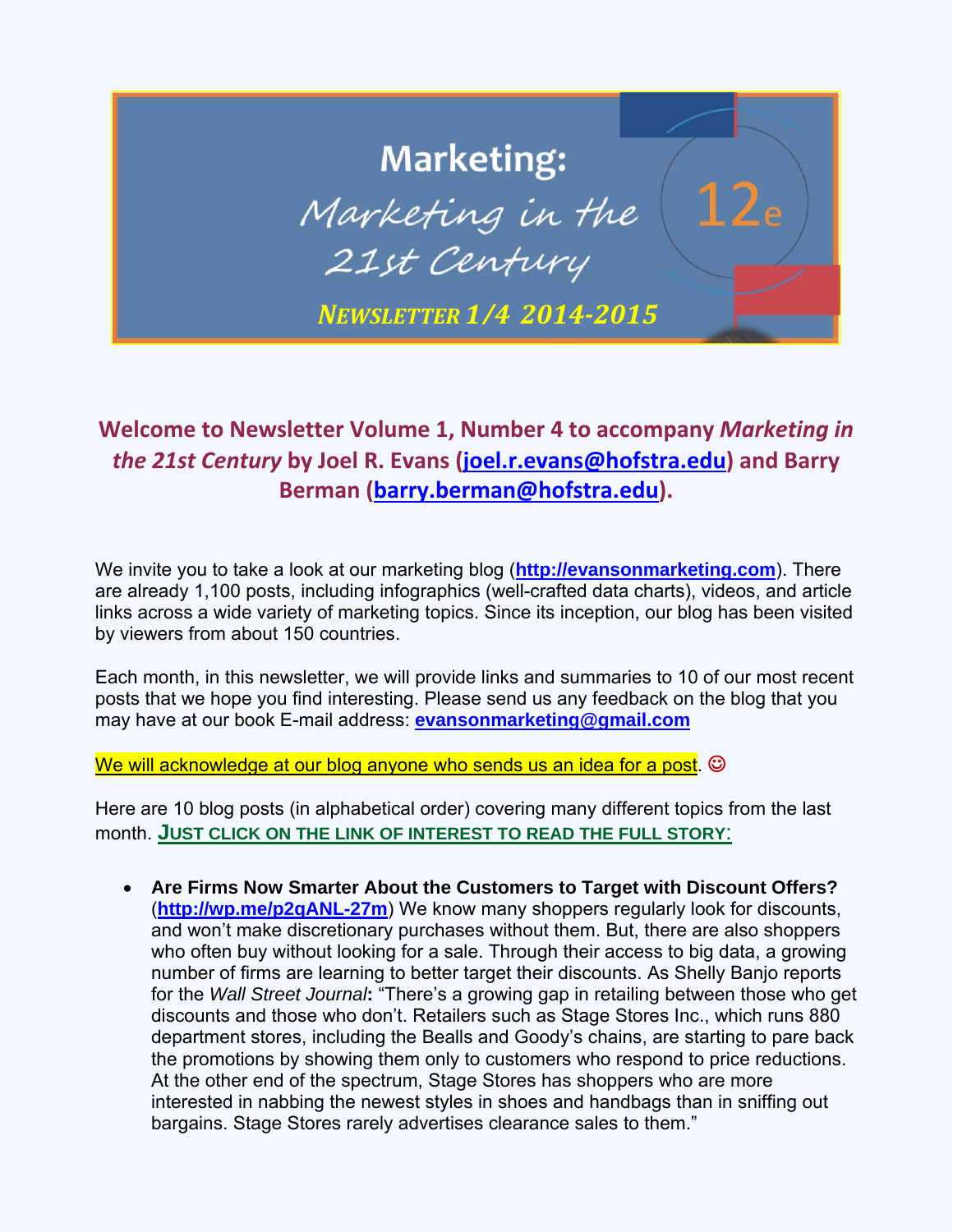- **Can McDonald's Be Fast Again in Service and Sales Growth?**  (**http://wp.me/p2qANL-27G**) Isn't it time for a number of fast-food restaurants to return to their roots and offer scaled-down menus and fast service? In the "good old days," fast-food menus were really simple. However, over the last several years, many fast-food chains have added numerous items to their menus — sometimes to broaden their target markets and other times to include some healthier items. Consider this 2015 screen capture from McDonald's Web site. It's not even readable unless you actually visit the Web site. McDonald's seems to have gotten the message — albeit just a bit so far. After a period of lackluster results, the world's biggest fast-food chain has decided to trim its menu. To date, the other leading fastfood food restaurants do NOT seem to have gotten this message at all.
- **Entrepreneurs Feeling GREAT About 2015** (**http://wp.me/p2qANL-27C**) After enduring the Great Recession, many — but, by no means all — entrepreneurs have done better the last couple of years. So, how are they feeling as we enter further into 2015? As Leigh Buchanan reports for *Inc.*, the leading publication devoted to entrepreneurs, as well small and fast-growing firms: "Entrepreneurs, optimistic by nature, are particularly — indeed, almost giddily — enthusiastic. Our second annual State of Small Business survey finds their collective confidence up sharply from last year. While they do have concerns — about health care costs, political gridlock, and regulation — most seem to share the sentiments of J. Schwan, CEO of Solstice Mobile in Chicago, who says, 'It would take something pretty significant to inhibit the growth we've been experiencing.'"
- **How Do College Students "Connect" with Brands?** (**http://t.co/OLTv3pLlDQ**) Marketers today recognize the enormous buying power of college students and very much want to gain their attention and patronage. But are marketers able to "connect" with college students through media channels which they most favor? "After all, it is a mostly millennial subset that already deploys considerable spending power and (with degree in hand) will be poised to outearn and outspend noncollege millennials for decades to come."
- **How to Shop More Safely Online** (**http://wp.me/p2qANL-277**) As we know, hacking and identity theft make us more vulnerable than ever when we shop with a credit or debit card — whether in a store, over the phone, or online. So, we need to do all we can to protect ourselves. In the infographic from Sainsbury's Bank, "We've put together 15 steps for safe online shopping, along with how to stay safe using mobile devices, and Wi-Fi. We've also included tips on what to do if you encounter any illegal activity."
- **Inventive "Foreign" Brand Names for Chinese Firms** (**http://wp.me/p2qANL-26c**) Many domestic Chinese companies want to project a more foreign (exotic) image. So, they have created brands that are not perceived as Chinese. As reported by Dan Levin for the *New York Times*: "Eager to glaze their products with the sheen of international sophistication, many homegrown retail brands have hit upon a similar formula: Choose a non-Chinese name that gives the impression of being foreign. Chrisdien Deny, a retail chain with more than 500 locations across China, sells belts, shoes and clothing with an "Italian style" — and a logo with the same font as Christian Dior's. Helen Keller, named for the deaf-blind American humanitarian, offers trendy sunglasses and classic spectacles at over 80 stores, with the motto 'you see the world, the world sees you.'"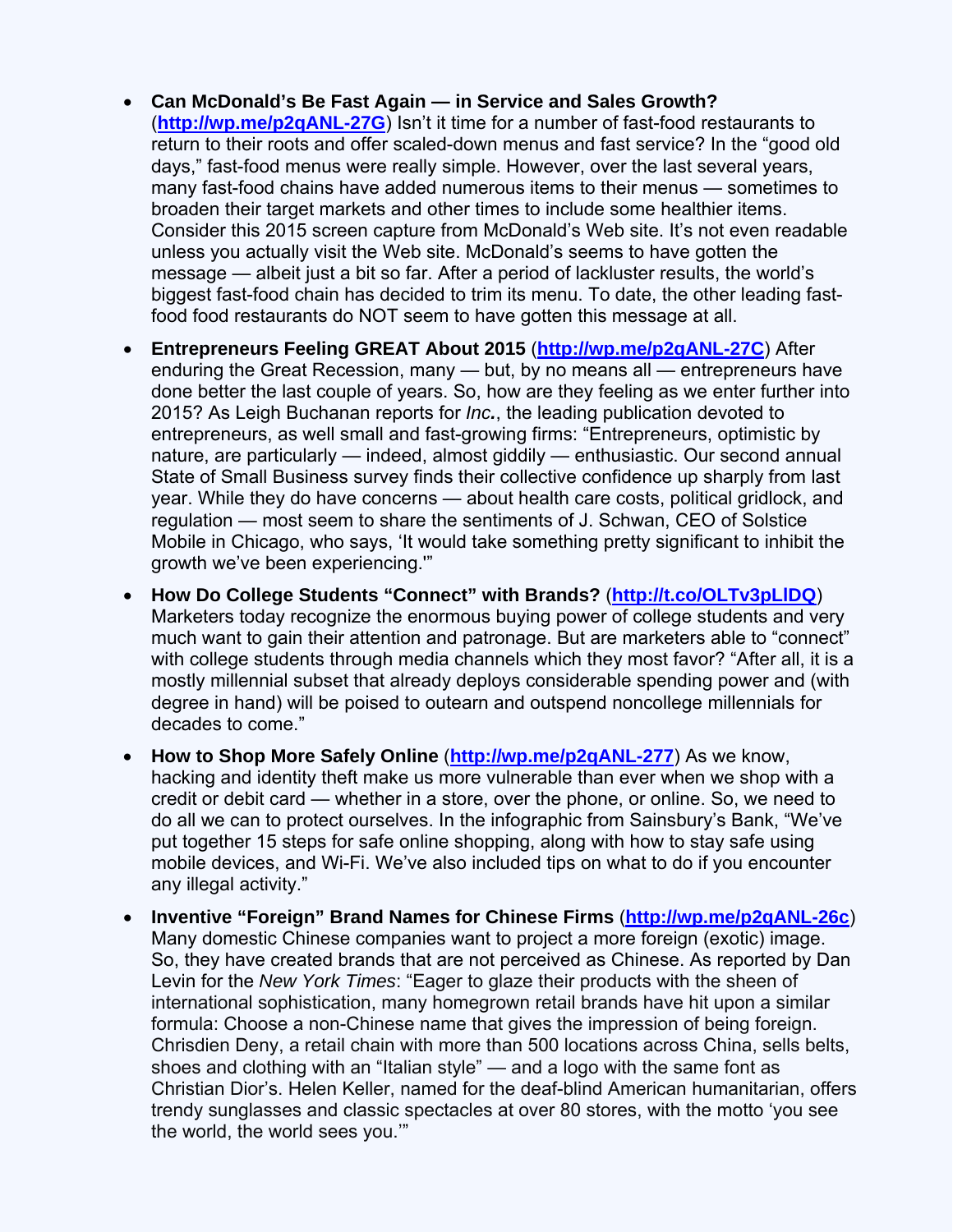- **Marketing Number One in Yet Another Career Survey** (**http://wp.me/p2qANL-26N**) For those with a college degree, Marketing places TWO career options in CareerBuilder's "Top Jobs for 2015″ survey — Marketing Executive at number one and Sales Manager at number ten. According to the study's press release: "Looking for a new job in the New Year? CareerBuilder partnered with Economic Modeling Specialists Intl. (EMSI) to compile a list of hot jobs for 2015 based on supply and demand. The list features occupations for which the number of jobs companies post each month significantly outpaces the number of people they're actually able to hire – showing where companies are hungry for talent and how much the positions pay."
- **Understanding How Google Search Works** (**http://wp.me/p2qANL-26G**) Google Search is by far the world's dominant search engine — with about two-thirds of all searches globally conducted with Google. According to Internet Live Stats: "Google now processes over 40,000 search queries every second on average, which translates to over 3.5 billion searches per day and 1.2 trillion searches per year worldwide." Yet, most users of Google Search — even those who pay Google to advertise — do not know how the Google search engine actually works. *Do you?*
- **What Are the Best Ways to Influence People?** (**http://wp.me/p2qANL-27S**) Persuasion is a key skill for marketers to master — not manipulation but honestybased persuasion. As Emma Snider writes for HubSpot: "Instead of deciding which method of persuasion to use based on gut feel, salespeople can now consult the science before proceeding. So before your next meeting or call, think: Which of these six tactics would hold the most sway over this particular buyer? Adjust your approach accordingly and you'll have them signing on the dotted line in no time. It's not magic; it's science."
- **What Are the 50 Most Socially Influential Brands?** (**http://wp.me/p2qANL-22G**) A new brand rating from Lithium Technologies rates the importance of the leading 50 social global brands. "The Klout 50 is a ranking of the top 50 global brands with the most social influence and engagement. The Klout 50 is the ultimate ranking of brands that are authentically connecting with their digital audience. These social elite brands are the most active on social media platforms and their audiences consistently share and interact with their digital content. Amazon lands the #1 spot followed by Microsoft and MTV. These brands are reinventing the way they connect with people and share experiences on social media. They are authentic, create compelling and meaningful content as well as engage with everyone – not just the positive, most influential fans."

Regards!

**Joel R. Evans** 

**Barry Berman**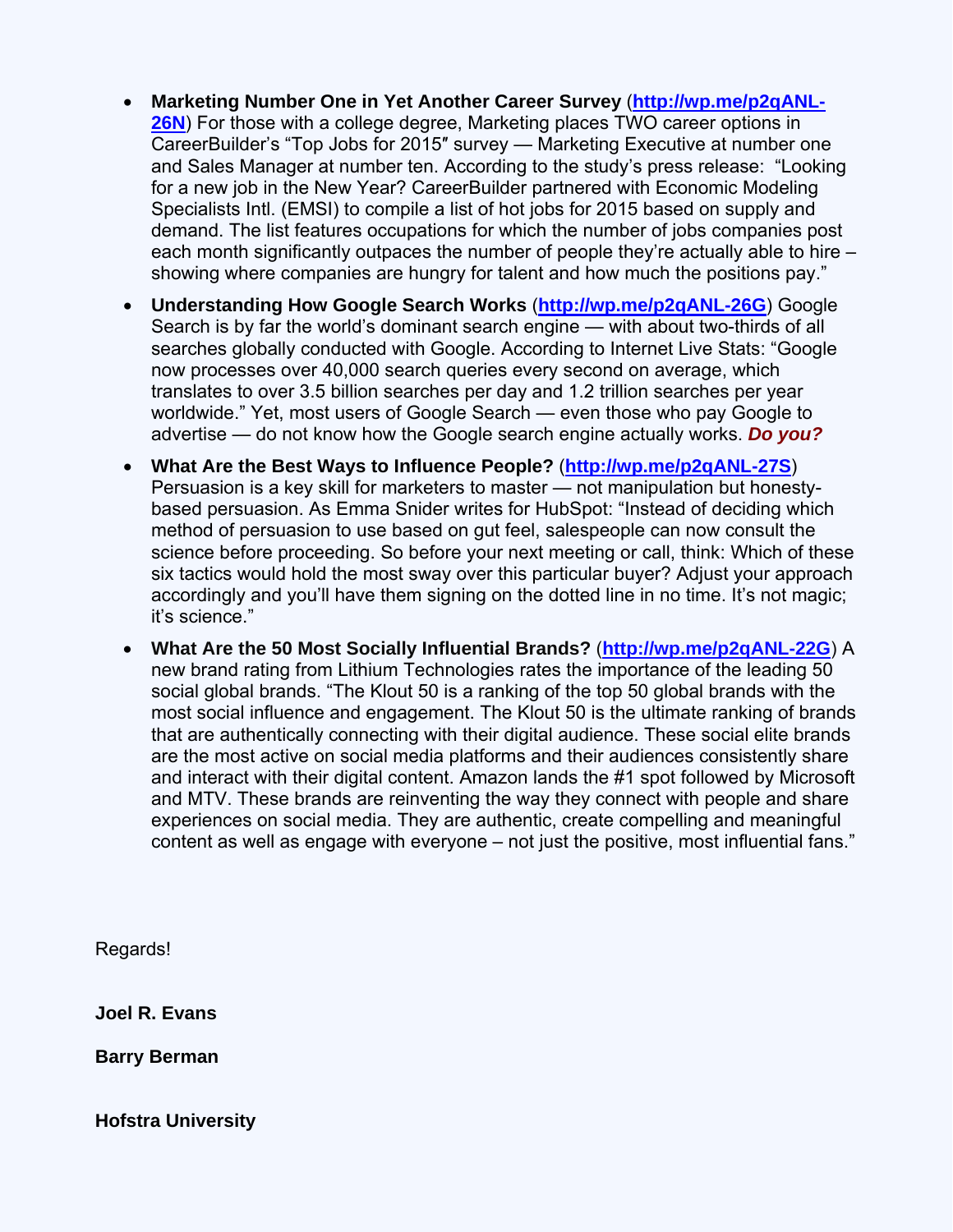## **Marketing:** Marketing in the 21st Century *NEWSLETTER 1/3 2014‐2015*

### **Welcome to Newsletter Volume 1, Number 3 to accompany** *Marketing in the 21st Century* **by Joel R. Evans ([joel.r.evans@hofstra.edu\)](mailto:joel.r.evans@hofstra.edu) and Barry Berman [\(barry.berman@hofstra.edu](mailto:barry.berman@hofstra.edu)).**

We invite you to take a look at our marketing blog (**<http://evansonmarketing.com>**). There are already more than 1,000 posts, including infographics (well-crafted data charts), videos, and article links across a wide variety of marketing topics. Since its inception, our blog has been visited by viewers from about 150 countries.

Each month, in this newsletter, we will provide links and summaries to 10 of our most recent posts that we hope you find interesting. Please send us any feedback on the blog that you may have at our book E-mail address: **[evansonmarketing@gmail.com](mailto:evansonmarketing@gmail.com)**

We will acknowledge at our blog anyone who sends us an idea for a post.  $\odot$ 

- **2014 Best Global Brands** (**[http://wp.me/p2qANL-22J](http://wp.me/p2qANL-22J):)**): Each year, Interbrand presents a ranking of the top 100 most valuable brands in the world: "To be included in Best Global Brands, a brand must be truly global, having successfully transcended geographic and cultural boundaries. It will have expanded across the established economic centers of the world and have entered the major markets of the future."
- **2014 Customer Champions** (**[http://wp.me/p2qANL-22u](http://wp.me/p2qANL-22u):)**): "Since its inception in 2004, the 1to1 Media Customer Champions has grown into a one-of-a-kind awards program that honors and spotlights individuals responsible for game-changing customer-focused strategies — a truly unique event that honors the leaders who create innovative change in their organizations. The awards program now includes a group of more than 130 distinguished leaders representing household name brands.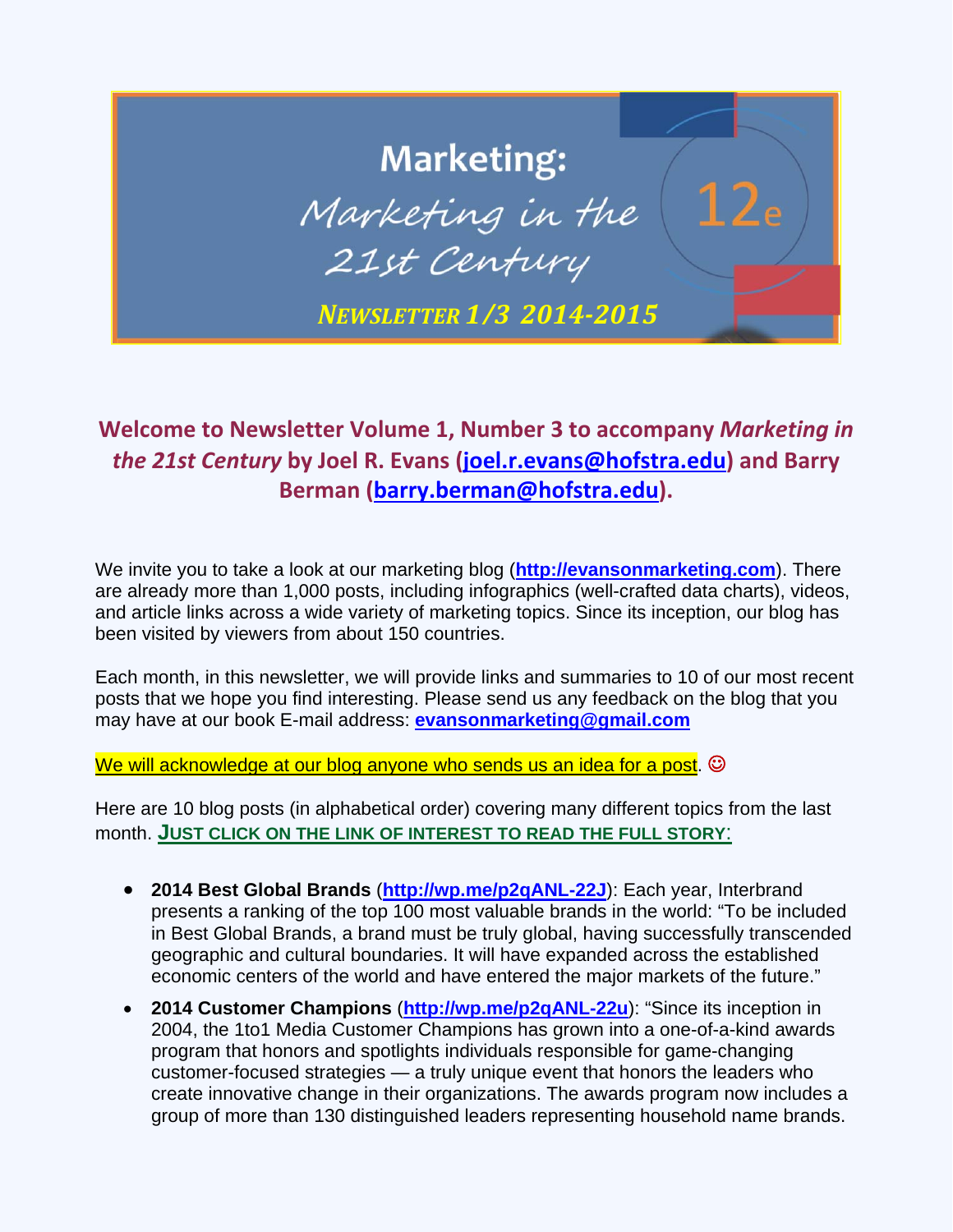From sweeping voice-of-the-customer initiatives and data analysis strategies to employee engagement and omnichannel initiatives, this year's 12 winners are the creative disruptors in their firm who play a critical role in advancing their organizations' customer strategies."

- **Are You Passionate Enough in Your Job Search?** (**[http://wp.me/p2qANL-257](http://wp.me/p2qANL-257):)**): It is not just our qualifications that determine whether we get a desired job. It is also the passion we display about getting and doing that job during the interview stage of the hiring process. Consider these observations from Jessica Simko, writing for Careerealism: "You [should] understand why a person who may be less qualified than you gets a job you don't get. It's all in the presentation. Oftentimes, you say all the right things but if your presentation is flat, it will fall on its face. If you don't really want the job or you aren't excited about it, it shows even if you say, 'I want to work here more than any other company.' Enthusiasm, presence, and passion – these qualities excite hiring managers and they will always tip the scale in someone else's favor if you don't show up with them in your interview."
- **BCBGMAXAZRIA: Now in 100 Countries** (**[http://wp.me/p2qANL-222](http://wp.me/p2qANL-222):)**): BCBGMAXAZRIAGROUP is a global fashion powerhouse: It " has more than 570 BCBGMAXAZRIA retail boutiques worldwide, each serving as a consummate showcase for women's ready-to-wear and accessory collections. There are currently over 175 BCBGMAXAZRIA boutiques in the United States, and BCBGMAXAZRIA is present throughout Europe, Canada, Venezuela, Chile, Portugal, Greece, Bahrain, Japan, Singapore, Malaysia, Taiwan, China, Hong Kong, and Russia among other countries. The Azrias' collections are also sold in specialty stores and in-store shops in major department stores across the globe, including Saks Fifth Avenue, Bergdorf Goodman, Bloomingdale's, Macy's, Lord & Taylor, Dillard's, the UK's Harvey Nichols, Hong Kong's Lane Crawford, Taiwan's Mitsukoshi, and Singapore's Takashimaya stores."
- **Hidden Meanings of Iconic Brands** (**[http://wp.me/p2qANL-23S](http://wp.me/p2qANL-23S):)**): A number of famous brands have used their logos very cleverly. As reported by Tim Nunn of Ad Week: "British plastic card maker Oomph has collected 40 such logos — check them out below. Amazon, Unilever, and the Tour de France are particularly cool. How many of these sneaky messages would you have spotted without the help?" Take a look at the discussion accompanying each logo.
- **How Should Marketers Utilize Snapchat?** (**[http://wp.me/p2qANL-21p](http://wp.me/p2qANL-21p):)**): Snapchat, the social media site where people can post photos and videos that are viewed and then disappear, is now three years old. But from a business perspective, Marketo (a digital software firm and information provider) asks: "Is Snapchat an application brands can successfully use to reach their customers? And if so, what are some best practices for using Snapchat in a marketing capacity?" Here's a Marketo infographic that addresses these questions.
- **LinkedIn Exec: Marketers Make Great CEOs** (**[http://wp.me/p2qANL-25q](http://wp.me/p2qANL-25q):)**): Russell Glass is Head of Products for LinkedIn Marketing Solutions. He was formerly the founder, president, and CEO of Bizo, a B2B audience marketing and data platform. Glass is also the co-author of a new book titled *The Big-Data Driven Business: How to Use Big Data to Win Customers, Beat Competitors, and Boost Profits*. In a recent article for *Adweek* tied to his new book, Glass says that: "The rising importance of data to companies (organizations in general and marketing departments in particular) is changing the perception of marketing's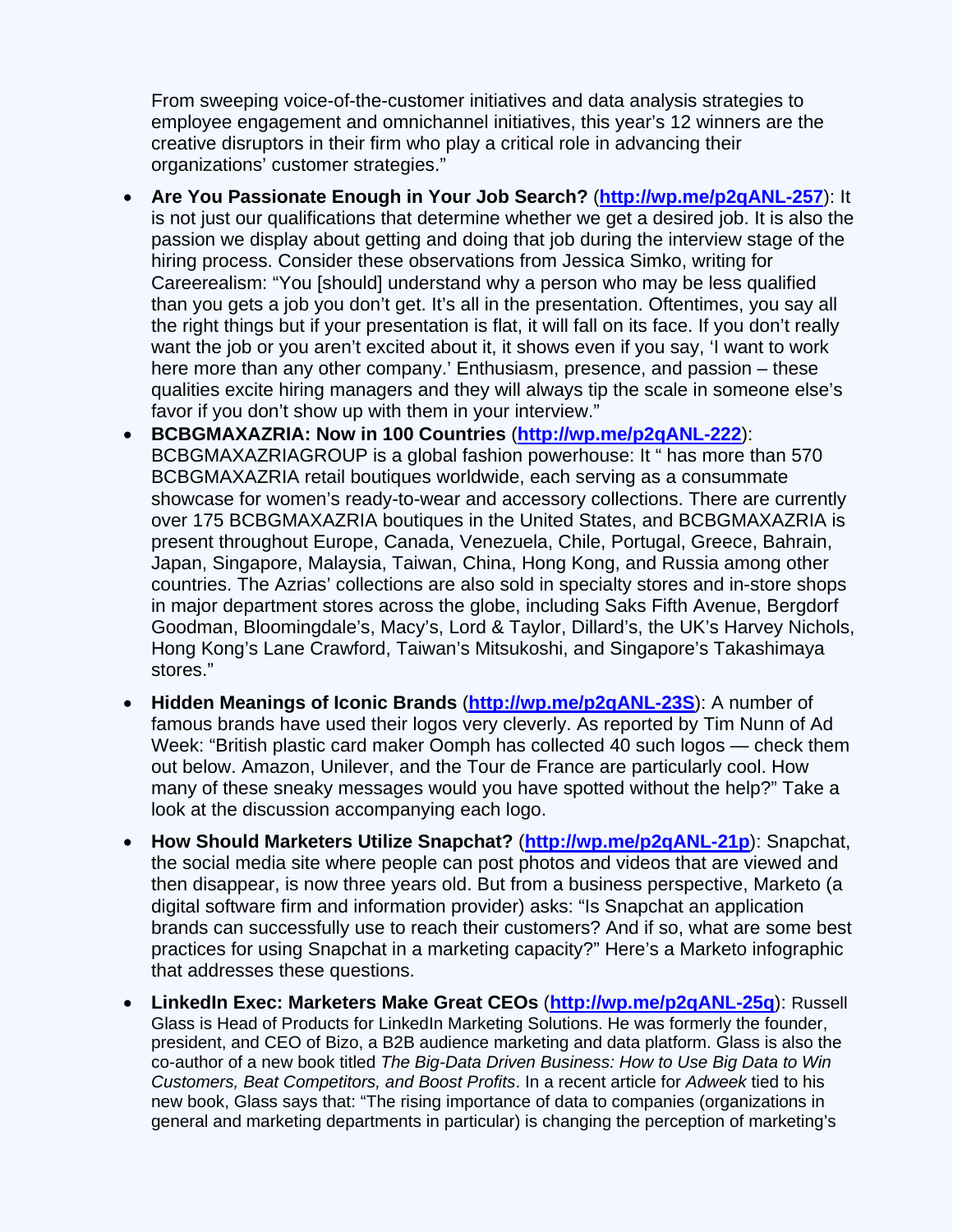value. In fact, marketing is now so important that CMOs [chief marketing officers] will make the best next-generation CEOs — thanks to their understanding of data and the customer."

- **Seven Videos on Marketing Careers** (**[http://wp.me/p2qANL-25E](http://wp.me/p2qANL-25E):)**): In this post, we present of a variety of videos for those considering a career in marketing. They cover a lot of bases for you to think about.
- **Value of Customer Referrals** (**[http://wp.me/p2qANL-20B](http://wp.me/p2qANL-20B):)**):We know that positive customer word of mouth (in person or electronically) can have a dramatic impact on firm performance. Here is a nice infographic by Forewards, a specialist in customer referrals for small firms: "We've provided a number of actionable tips and techniques in this blog which we hope was helpful. if you haven't yet acted on some of these suggestions the time is now."
- **Will New Calorie Labeling Rules Affect Consumer Behavior?**  (**[http://wp.me/p2qANL-24t](http://wp.me/p2qANL-24t):)**): *Here's a question for you as a consumer*: Do food calorie counts affect your behavior? Why or why not? *Here's a question for you as a food marketer*: Do you support calorie counts on restaurant menus and for vending machine food? Why or why not? Well, next year, new Food and Drug Administration rules on calorie counts will go into effect.

Regards!

**Joel R. Evans** 

**Barry Berman**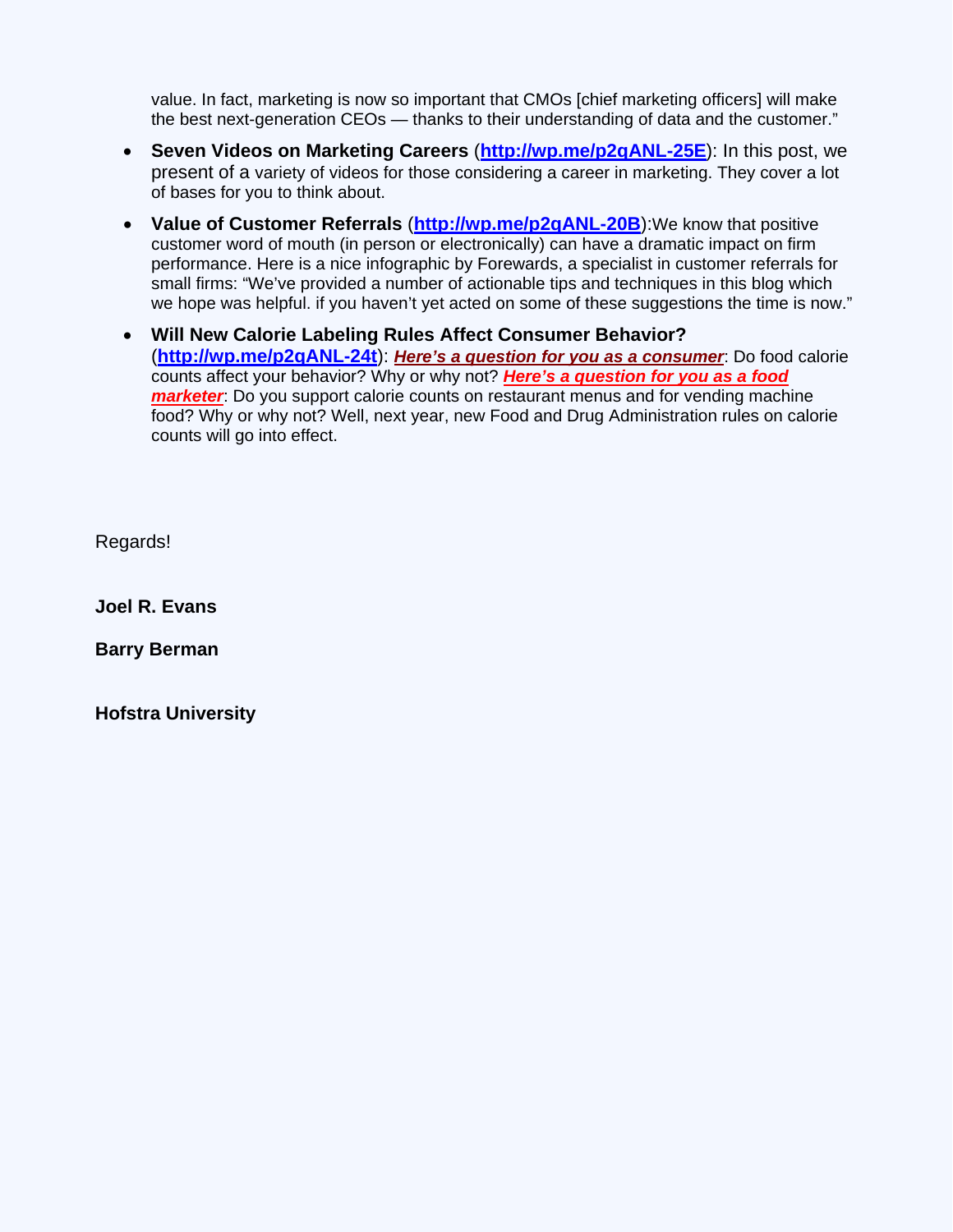### **Marketing:** Marketing in the 21st Century *NEWSLETTER 1/2 2014‐2015*

### **Welcome to Newsletter Volume 1, Number 2 to accompany** *Marketing in the 21st Century* **by Joel R. Evans ([joel.r.evans@hofstra.edu\)](mailto:joel.r.evans@hofstra.edu) and Barry Berman [\(barry.berman@hofstra.edu](mailto:barry.berman@hofstra.edu)).**

We invite you to take a look at our marketing blog (**<http://evansonmarketing.com>**). There are already more than 1,000 posts, including infographics (well-crafted data charts), videos, and article links across a wide variety of marketing topics. Since its inception, our blog has been visited by viewers from about 150 countries.

Each month, in this newsletter, we will provide links and summaries to 10 of our most recent posts that we hope you find interesting. Please send us any feedback on the blog that you may have at our book E-mail address: **[evansonmarketing@gmail.com](mailto:evansonmarketing@gmail.com)**

We will acknowledge at our blog anyone who sends us an idea for a post.  $\odot$ 

- **Advertising Icons and Social Media ([http://wp.me/p2qANL-1Zb](http://wp.me/p2qANL-1Zb):)):** Over the years, there have been some very effective advertising icons, such as Ronald McDonald, Mr. Clean, Tony the Tiger, the Gerber Baby, Jared for Subway, the Geiko Gecko, and Progressive's Flo. [**[Click here](http://www.dailyfinance.com/photos/top-25-ad-icons-of-all-time/)** to see one listing of the 25 best ad icons of all time]. Now that we are in the new era of social media, what can we learn from iconic advertising symbols that can be applied in this era?
- **Are YOU a Good Job Interviewee?** (**[http://wp.me/p2qANL-21r](http://wp.me/p2qANL-21r):)**): A great resume can get you in the door for a prospective job. The goal of your resume is to get you through all the filters between your application and the personal interview. Most resumes never make it past the screening stage. SO, IT IS ESSENTIAL TO BE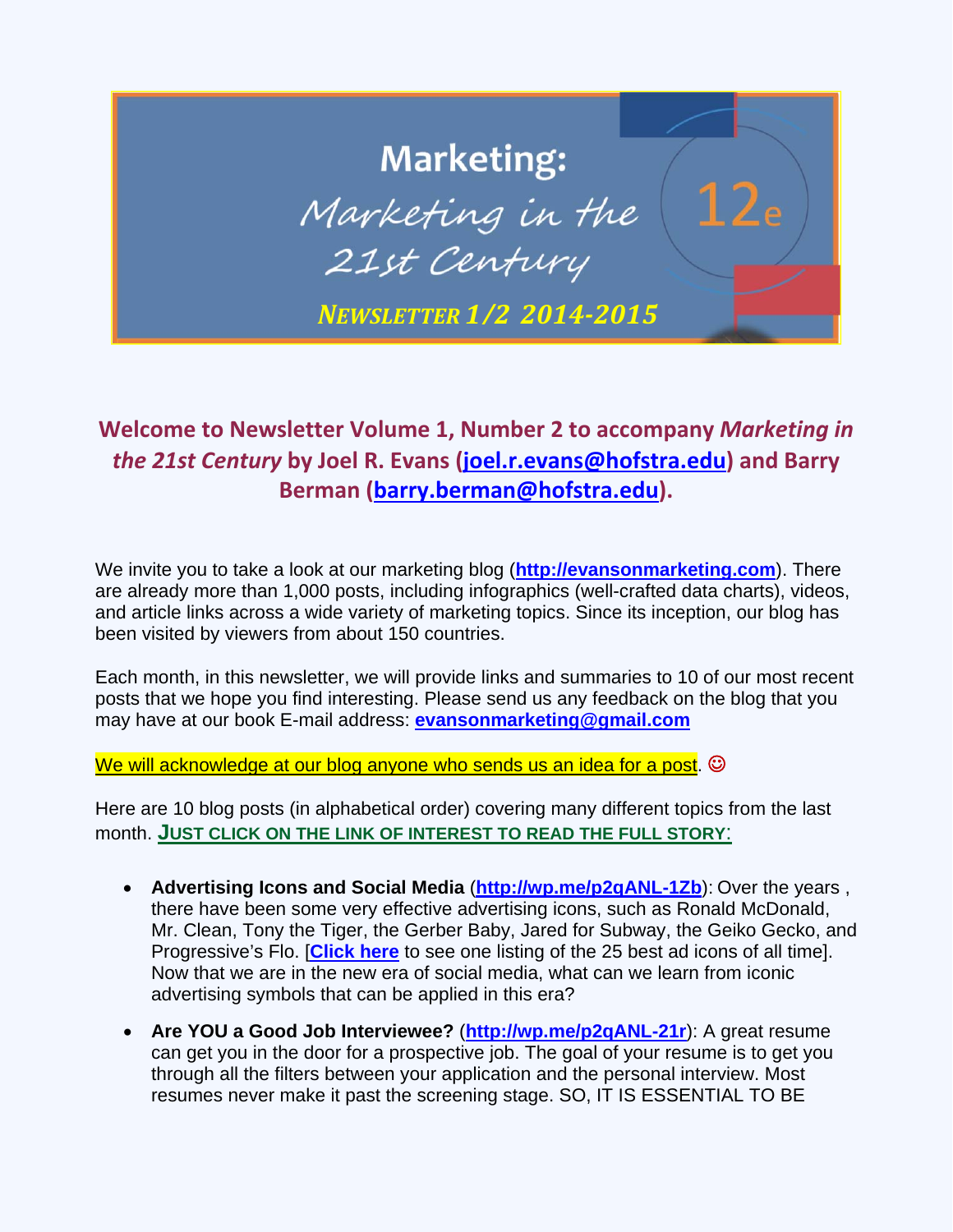PREPARED FOR YOUR INTERVIEW AND TO BE ABLE TO CONTROL YOUR ANXIETY LEVEL DURING THE INTERVIEW.

- **Best Jobs for Young People: Marketing Manager is Number One!**  (**[http://wp.me/p2qANL-1ZO](http://wp.me/p2qANL-1ZO):)**): Would it surprise you to learn that — according to Glassdoor – the number one job for young adults is marketing manager?  $\odot$  As reported by Aaron Taube **and** Skye Gould for *Business Insider*: "Twenty-somethings gave marketing manager an average satisfaction rating of 4.0, making it the top job for young professionals. Glassdoor community expert Scott Dobroski says its appeal lies in the way it gives young people the best of both worlds: a clear, defined career path alongside the opportunity to be creative in a collaborative environment."
- **Branding and Millennials** (**[http://wp.me/p2qANL-1YQ](http://wp.me/p2qANL-1YQ):)**): Millennials represent a very large and distinctive market segment — in the United States and around the world. In setting a brand strategy to best appeal to this group, various factors must be kept in mind by marketers. In a recent study (*Debunking the Millennial Myth: Initiative's Global Research Study*), Initiative – a U.K.-based media planning and buying agency — "examined the lives of 10,000 25-34 year olds in 19 countries, finding out about their lives, their mindset, how they use technology, and how they feel about brands."
- **Derek Jeter Post-Retirement: A Marketing Superstar Evolves**  (**[http://wp.me/p2qANL-1YZ](http://wp.me/p2qANL-1YZ):)**): Now that the New York Yankees' Derek Jeter has retired after a Hall of Fame baseball career and the adulation of millions of fans, he is focusing on his future. His marketing past — and present — has been pretty impressive (endorsement deals with Nike, Ford, Gatorade, Rawlings, Steiner Sports, Movado, Avon, and more). Jeter's marketing future is being meticulously planned and some projects have already been launched, just a short time after his September 2014 retirement. Jeter's first big post-career project is **[The Player's Tribune](http://www.theplayerstribune.com/)**.
- **How Much Does Social Marketing Really Cost? The Case of Nestle**  (**[http://wp.me/p2qANL-1Yy](http://wp.me/p2qANL-1Yy):)**): Most companies involved with social media are quite interested in keeping costs under control — and ensuring that those costs result in real benefits to those firms. With this mind, take a look at the infographic prepared by Percolate, a firm that uses software to connect and automate key marketing tasks: "At a 2014 AdAge Digital Conference, Nestle revealed that its teams produce more than 1,500 pieces of marketing content each day for its 800+ Facebook pages. What type of investment does that entail? We broke down the expected costs with our content partner Visual.ly to give you a full idea of what a Fortune 100 company like Nestle might spend on content marketing."
- **Marketing to the Right Segment** (**[http://wp.me/p2qANL-1ZM](http://wp.me/p2qANL-1ZM):)**): Most companies (of any size or type or location) use some form of market segmentation in their strategies. They recognize that they should not try to market to everyone but rather focus on a specific group or groups with offerings and marketing communications targeting a specific segment of customers. BUT, are all companies targeting the right customers — and are they doing so properly? Of course, the answer is no. So, how can we do better?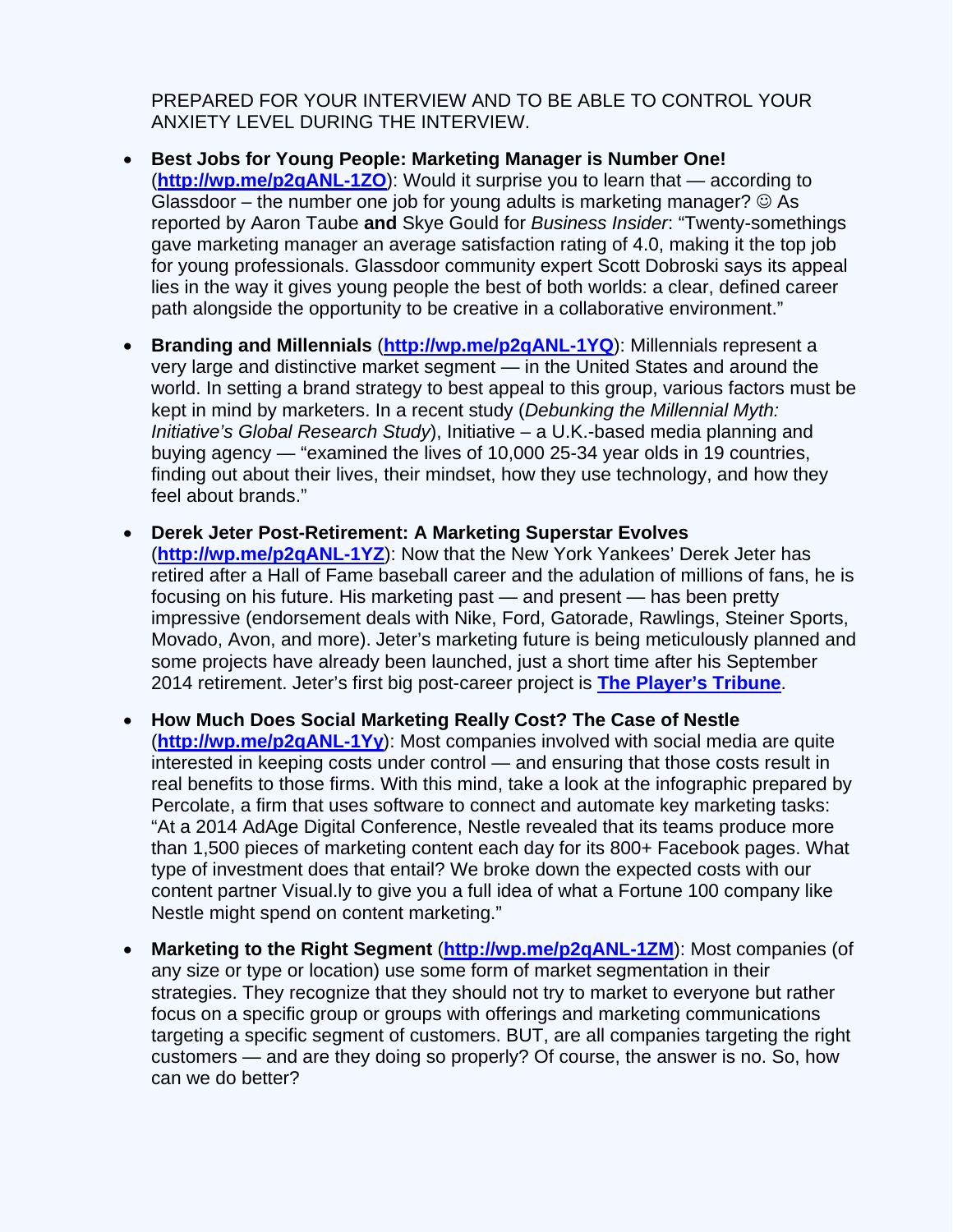- **Median U.S. Wages Not Looking So Great** (**[http://wp.me/p2qANL-1ZS](http://wp.me/p2qANL-1ZS):)**): Although the U.S. unemployment rate has come down in the years following the Great Recession, wages have not really bounced back in real terms (taking inflation into account). And, according to the U.S. Bureau of Labor Statistics, the income gap between the haves and have nots has steadily increased. This is NOT good news for marketers who appeal to middle-income consumers, as well as those selling nonnecessities.
- **Personalize Your Products for Better Customer Relationships** (**[http://wp.me/p2qANL-1Yv](http://wp.me/p2qANL-1Yv):)**): Are you personalizing your products (goods and/or) with customers? If no, it's time! As Informatica, a data integration firm, notes: "Personalization is the next big innovation wave in E-commerce. You need to use everything you know about each customer so you can market and sell to them more effectively in every channel. Everyone's been saying it for a decade — but now it's really happening. In every channel, intelligent personalization out-performs one-sizefits-all commerce. On Web sites. In E-mail. On mobile apps and sites in call centers. In social media."
- **Resources for Small Businesses** (**[http://wp.me/p2qANL-1YX](http://wp.me/p2qANL-1YX):)**): As we have written about several times before (see **[1](http://evansonmarketing.com/2014/06/02/how-to-market-a-small-business/), [2,](http://evansonmarketing.com/2012/03/14/a-groupon-alternative-aims-to-offer-small-businesses-a-better-deal/) [3](http://evansonmarketing.com/2014/07/16/resources-for-women-and-minority-business-owners/)**), small businesses have numerous resource opportunities that they need to know about and utilize. Here are more resources, this time, provided by the UPS Store for *Inc.* magazine: "Small business owners are always busy and looking for a way to save money. That's why The UPS Store has done the research and hand-selected valued partners to provide you with exclusive offers on the products and services that you need most."

Regards!

**Joel R. Evans** 

**Barry Berman**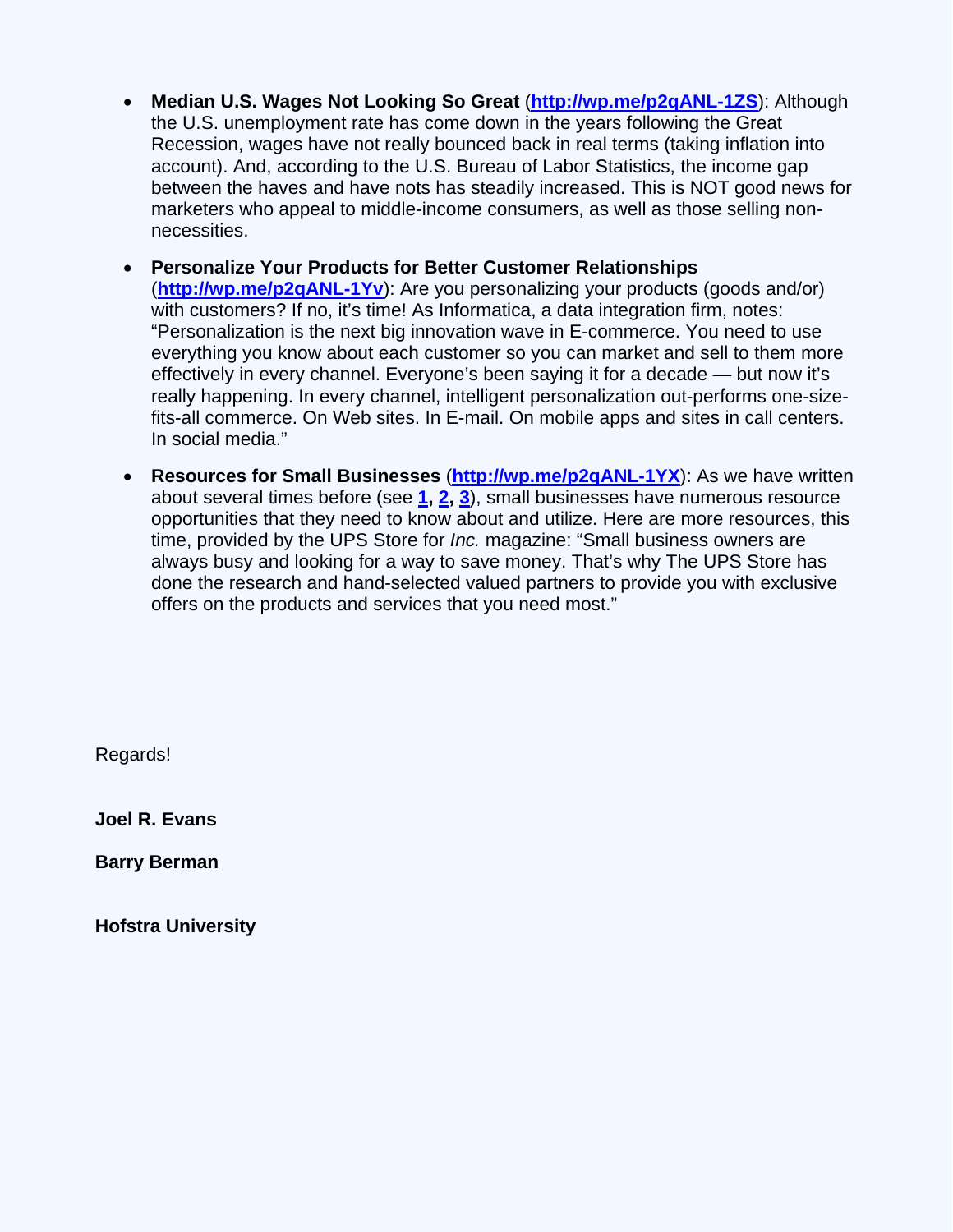

#### **Welcome to the inaugural newsletter to accompany** *Marketing in the 21st Century* **by Joel R. Evans ([joel.r.evans@hofstra.edu\)](mailto:joel.r.evans@hofstra.edu) and Barry Berman [\(barry.berman@hofstra.edu\).](mailto:barry.berman@hofstra.edu)**

We invite you to take a look at our marketing blog (**<http://evansonmarketing.com>**). There are already more than 1,000 posts, including infographics (well-crafted data charts), videos, and article links across a wide variety of marketing topics.

Each month, we will provide links and summaries to 10 of our posts that we hope you find interesting. Please send us any feedback on the blog that you may have at our book E-mail address: **[evansonmarketing@gmail.com](mailto:evansonmarketing@gmail.com)**

We will acknowledge at our blog anyone who sends us an idea for a post.  $\circledcirc$ 

Here are 10 blog posts (in alphabetical order) covering many different topics from the last few months. **Just click on the link to read the story**:

- *Ad Age's 2014 Hispanic Fact Pack* (**[http://wp.me/p2qANL-1UX](http://wp.me/p2qANL-1UX):)**): There are more than 55 million Hispanics in the United States, representing about 17 percent of the total U.S. population. As such, Hispanics represent an important — and growing market segment for marketers.
- *Amazon Versus Hachette, Amazon Versus Disney, Etc.* (**[http://wp.me/p2qANL-](http://wp.me/p2qANL-1Um):)[1Um](http://wp.me/p2qANL-1Um):)**): As the world's largest book seller and online retailer, Amazon is never afraid to flex its muscles with regard to suppliers. So, these questions come into play: Is Amazon acting as an advocate for lower consumer prices (as the retailer claims)? OR is Amazon an unrestrained bully trying to increase its margins at the expense of its content providers (as critics claim)? WHAT IS YOUR CONCLUSION?
- *Are Social Media Living Up to the Hype?* (**[http://wp.me/p2qANL-1Sh](http://wp.me/p2qANL-1Sh):)**): There have been numerous reports about how effective paid social media can be in driving companies' business. But a new study by Gallup puts some of these assumptions